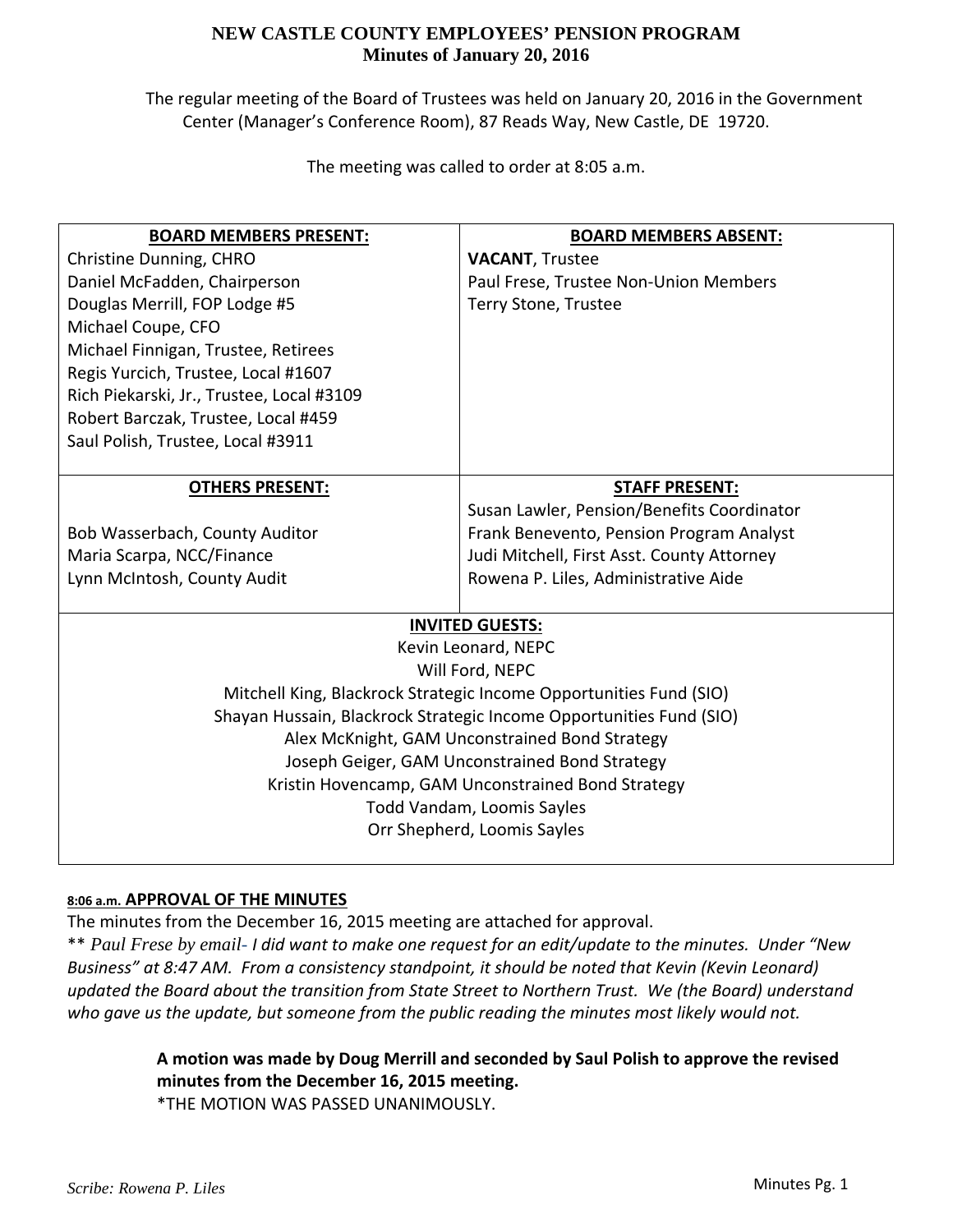#### **8:06 a.m. APPROVAL OF THE INVOICES**

| <b>Boomershine Consulting Group</b> | \$1,130.00   | November, 2015               |
|-------------------------------------|--------------|------------------------------|
| Cupps Capital Mgt.                  | \$26,037.95  | 4 <sup>th</sup> Quarter 2015 |
| <b>MFS</b>                          | \$126,780.56 | 4 <sup>th</sup> Quarter 2015 |
| Real Estate Mgt.                    | \$22,593.59  | 4 <sup>th</sup> Quarter 2015 |
| State Street Corp.                  | \$9,508.63   | November, 2015               |
| Systematic Financial Mgt.           | \$35,182.47  | 4 <sup>th</sup> Quarter 2015 |

# **A motion was made by Mike Finnigan and seconded by Doug Merrill to approve the payment of invoices.**

\*THE MOTION WAS PASSED UNANIMOUSLY.

## **8:06 a.m. COORDINATOR'S REPORT by Susan Lawler**

- Revised SOP #335 *We have revised SOP #335 to address deposits of proceeds from class action settlements that was previously created because of the class action issue with designation going to a* State Street account. We've revised that so that the directions are for Northern Trust account, in the *event of settlements.*
- Gross Payroll and Employer Contributions for the month of December 31, 2015.
- $\triangleright$  One item that is not part of the agenda and I believe everyone may have received is the official *resignation of Ken Porter who is now an employee of New Castle County. That position is currently* vacant and is one that is appointed by County Council. They are aware of the vacancy and working *on that. A copy of the resignation letter was distributed to trustees for their review.*

*A brief discussion was held on the process to fill the vacancy.*

## **8:09 a.m. APPROVAL OF THE APPLICATIONS FOR BENEFITS**

| <b>Service Retirements</b>               |             |                   |  |
|------------------------------------------|-------------|-------------------|--|
| Cheryl Bilal                             | \$540.70    | January 23, 2016  |  |
| Frances M. Evans                         | \$420.00    | February 26, 2016 |  |
| <b>APPROVAL OF THE SURVIVOR BENEFITS</b> |             |                   |  |
| Donna Dill (P. Michael Dill)             | \$1,716.70  | December 19, 2015 |  |
| <b>APPROVAL OF THE LUMP SUM BENEFITS</b> |             |                   |  |
| Ruth Anne Atkins (Roger Williams)        | \$1,211.77  |                   |  |
| John R. Williams (Roger Williams)        | \$1,211.77  |                   |  |
| Joseph S. Williams (Roger Williams)      | \$1,211.77  |                   |  |
| Sandy Tipton (Toney Dorazio)             | \$2,046.36  |                   |  |
| <b>APPROVAL OF THE REFUND BENEFITS</b>   |             |                   |  |
| Tomika Winfrey                           | \$3,045.00  | <b>CPGen</b>      |  |
| Anne F. Alderson                         | \$35,965.99 | RetGen            |  |

**A motion was made by Doug Merrill and seconded by Mike Finnigan to approve the service retirements, survivor, lump sum benefits and refund benefit payments.** \*THE MOTION WAS PASSED UNANIMOUSLY.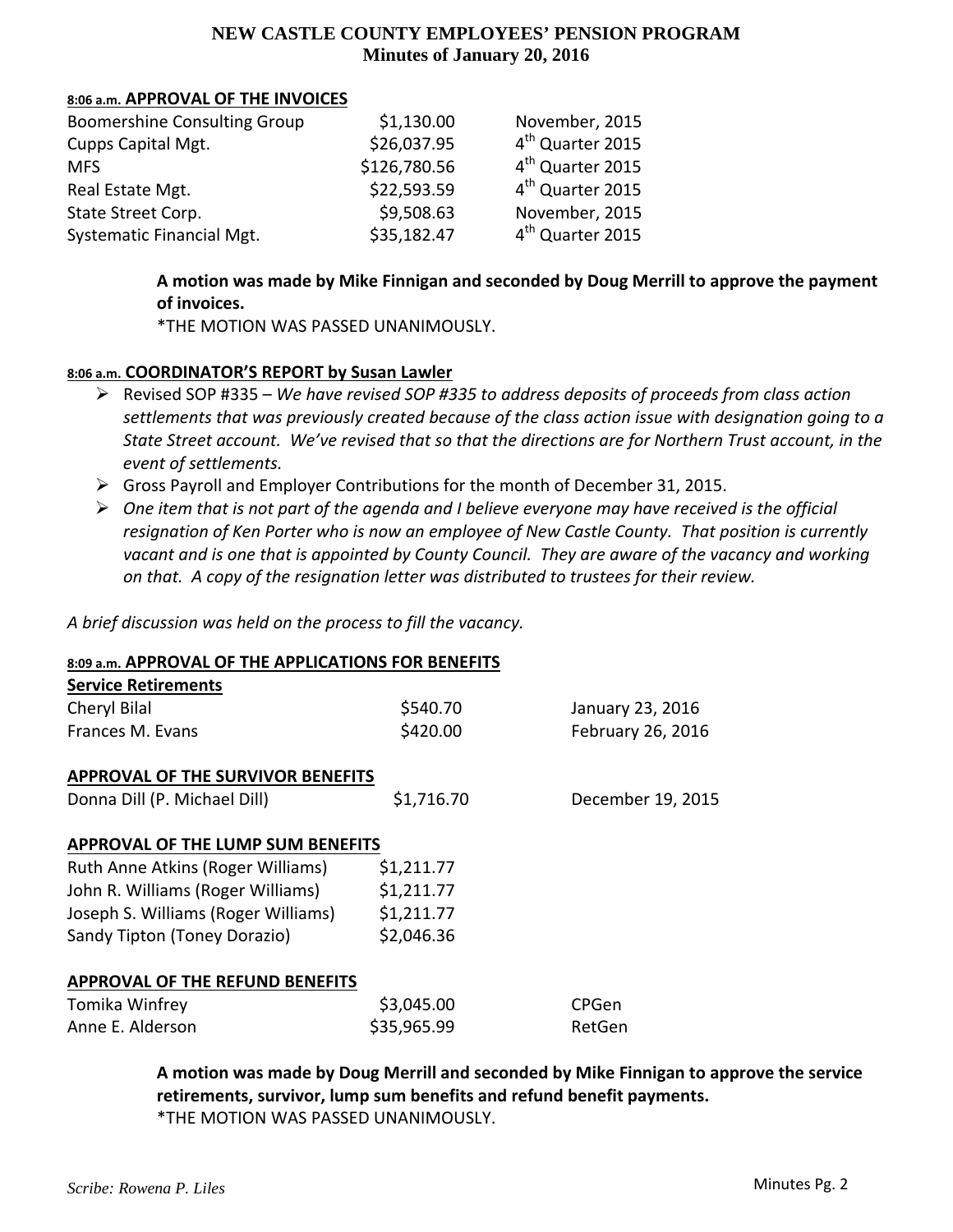#### **8:10 a.m. OLD BUSINESS**

 Update ‐ Actuarial Services (Susan Lawler) – *That was initially Ken's and Terry's, but they are not* here. (Rowena) When Terry sent an email confirming he wouldn't be in attendance, I asked him if he had an update and he said he did not. (Dan) I saw the same question was asked at the last meeting from the minutes. Let's put that back on the agenda. Who was on the sub-committee Ken, Terry *and Rich? You guys have any meetings scheduled?*

Rich – We don't I think with Ken's situation in limbo it kind of held things up. I'll touch base with Terry to see *how we want to move forward with this.*

Dan – Okay. Even if you come back to us next month and say hey we need another member of the *committee to help us we can figure that out next month.*

#### **8:11 a.m. NEW BUSINESS**

Kevin introduced Will Ford an analyst from NEPC that has been working on the account for a number of *years behind the scenes.*

Saul – When I went to the NEPC conference in May I spent some time with Will and was impressed by what *he knew especially with our situation.*

- Income Research & Management personnel changes (Kevin Leonard) *There have been some announced personnel changes at IR&M. The personnel changes at IR&M are not significant changes to the firm and will have no impact on the management of the firm or the portfolio.*
- $\triangleright$  Investment Manager Interviews
	- o Blackrock Strategic Income Group presentation by Mitchell King and Shayan Hussain.

# **A motion was made by Regis Yurcich and seconded by Mike Finnigan to take a 5 minute break.**

\*THE MOTION WAS PASSED UNANIMOUSLY.

## **The meeting reconvened at 9:20 a.m.**

#### **9:20 a.m. NEW BUSINESS (Cont'd)**

- o Loomis Strategic Alpha presentation by Todd Vandam and Orr Shepherd.
- o GAM Unconstrained Bond presentation by Alex McKnight, Joseph Geiger and Kristin Hovencamp.
- *Kevin distributed copies of NEPC's 2016 Outlook Assumptions and Actions for Clients, January 2016, Preliminary Flash Report – December 31, 2015 for review and discussion with the Board.*

Saul – Does the Board have a concern with filling our vacant position for trustee since County Council has *now tabled the resolution?* 

Dan – Saul I'm always concerned when we have (my own personal opinion again) vacant spots. I think they *should be filled and that's why we have them.*

Mike  $F - I$  think we should express the concern that we should really have somebody to fill the vacant *positon. Really it's up to County Council after that.*